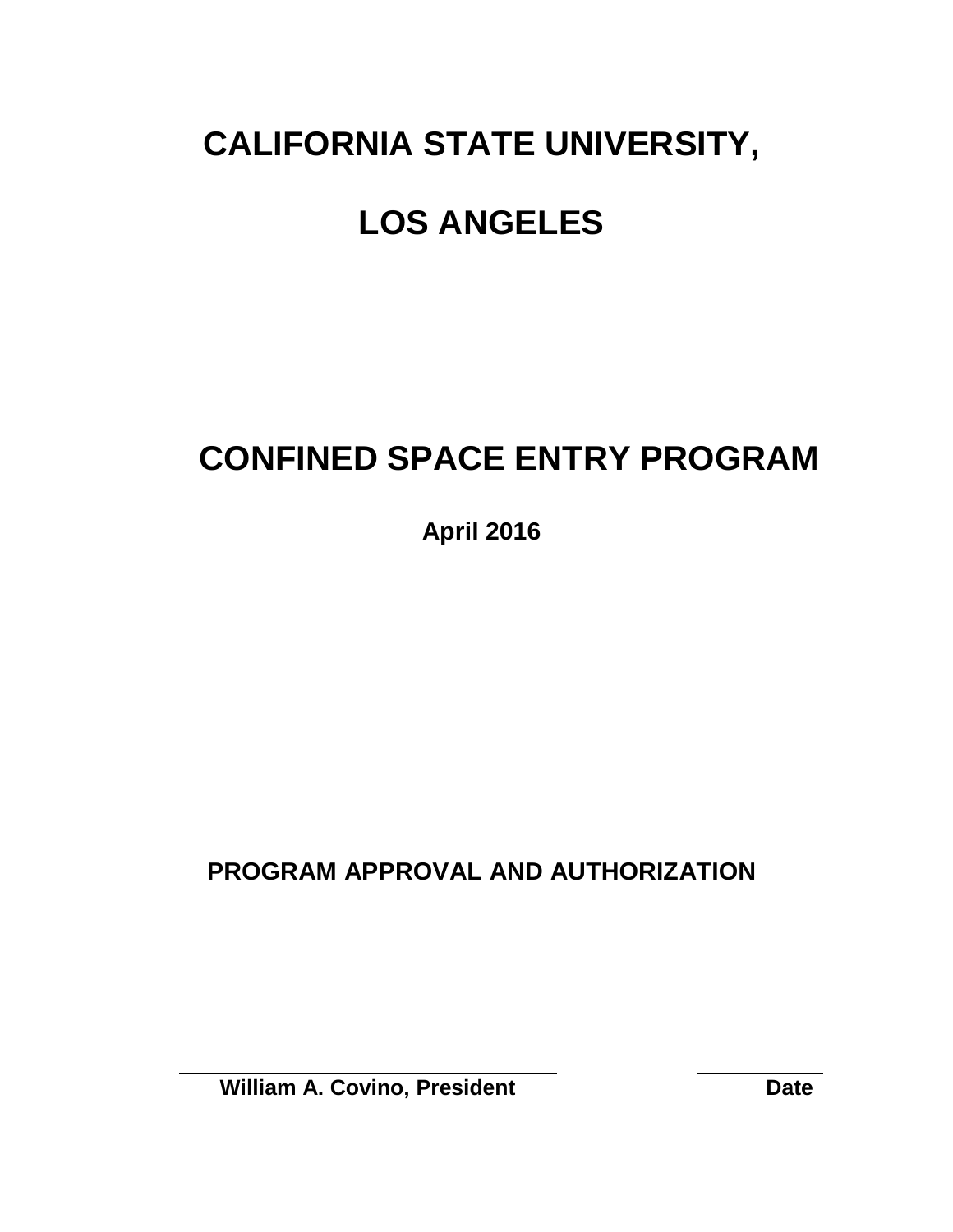### **TABLE OF CONTENTS**

|                                                                 | 1.0  |
|-----------------------------------------------------------------|------|
|                                                                 | 2.0  |
|                                                                 | 3.0  |
|                                                                 | 4.0  |
|                                                                 | 5.0  |
|                                                                 | 6.0  |
| PERMIT REQUIRED CONFINED SPACE ENTRY GENERAL RULES              | 7.0  |
|                                                                 | 8.0  |
|                                                                 | 9.0  |
|                                                                 | 10.0 |
|                                                                 | 11.0 |
|                                                                 | 12.0 |
| PROCEDURE FOR NON-PERMIT CONFINED SPACE ENTRY                   | 13.0 |
|                                                                 | 14.0 |
| APPENDIX A: Confined Space Training Outline                     |      |
| APPENDIX B: Supervisor Safety Checklist - Confined Spaces       |      |
| <b>APPENDIX C: Confined Space Entry Permit</b>                  |      |
| <b>APPENDIX D: Non-Permit Entry Certification</b>               |      |
| APPENDIX E: Permit-Required Confined Spaces Decision Flow Chart |      |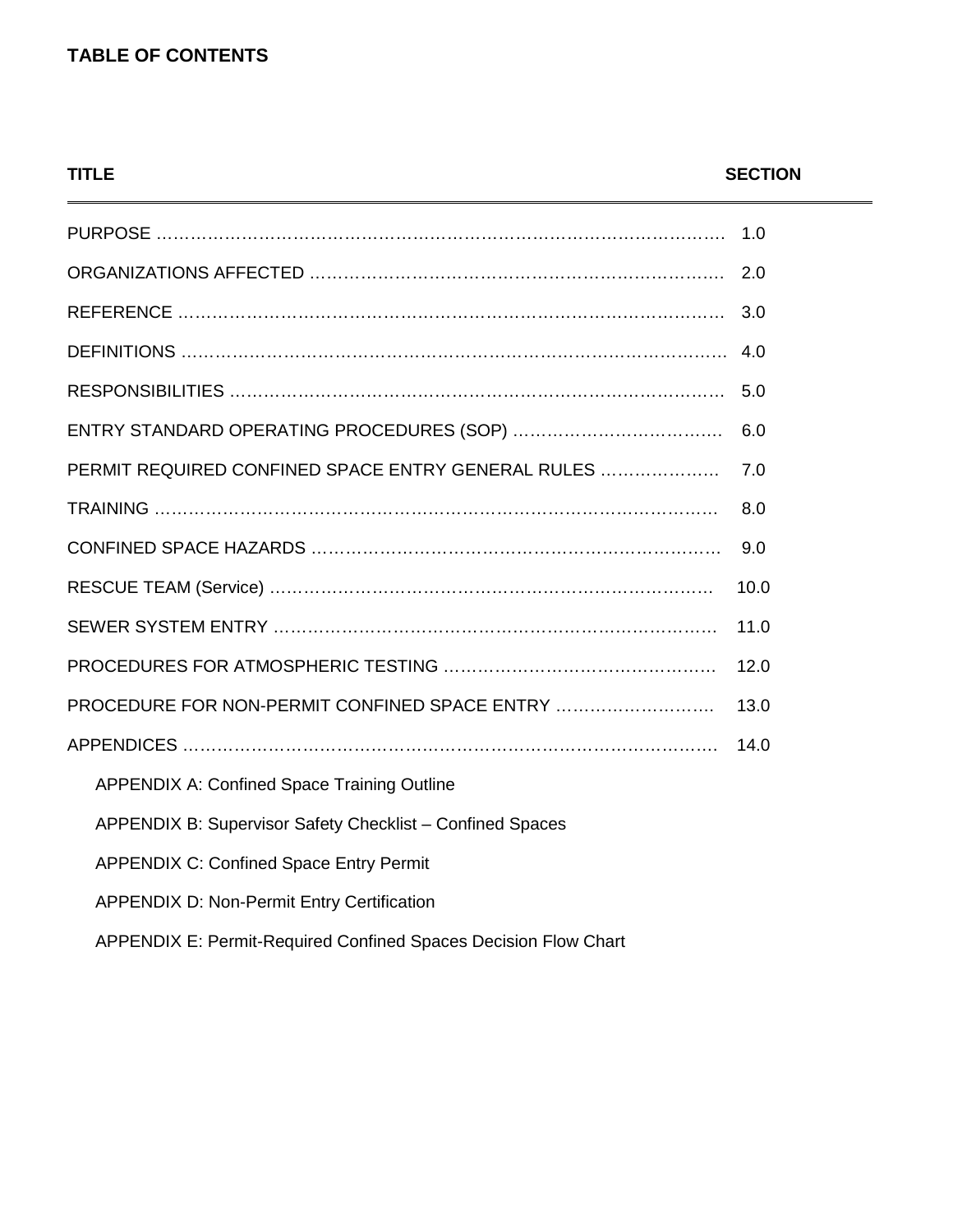### 1.0 PURPOSE:

1.1 The Confined Space Entry Program provides guidance to authorized employees who during the performance of their duties will enter confined spaces. The procedures will assist in managing and complying with applicable health and safety laws and regulations, and are designed to protect employees from such health and safety hazards as, exposure to hazardous atmospheres, hazardous materials, or conditions which may trap or engulf the employee.

Steps outlined in this procedure must be taken to provide an effective Confined Space Entry Program that complies with Cal/OSHA's recommendations and guidelines for maintaining a health workplace.

#### 2.0 ORGANIZATIONS AFFECTED:

- 2.1 This program governs the following organizational units of the University and outside contractors.
	- 2.1.1 Facilities Services.
		- 1. Electricians
		- 2. Plumbers
		- 3. Building Services Engineers
	- 2.1.2 Maintenance Technicians in academic areas.
	- 2.1.3 Facilities Planning and Construction.
		- 1. Contractors

#### 3.0 REFERENCE:

3.1 CCR Title 8, Subsection 7, Group 16. Control of Hazardous Substances, Article 108, Confined Space.

#### 4.0 DEFINITIONS:

- 4.1 A "**Confined space**" has all of the following attributes:
	- 4.1.1 Is large enough or so configured that an employee can enter and perform work.
	- 4.1.2 Has limited or restricted means for entry or exit (i.e. tanks, vessels, silos, storage bins, hoppers, vaults, pits or other spaces that may have limited means of entry).
	- 4.1.3 Is not designed for continuous employee occupancy.
- 4.2 A "**Permit required confined space**" (permit space) is a confined space that has one (1) or more of the following characteristics:
	- 4.2.1 Contains or has a potential to contain a hazardous atmosphere.
	- 4.2.2 Contains a material that has the potential for engulfing an entrant.
	- 4.2.3 Has an internal configuration such that an entrant could be trapped or asphyxiated by inwardly converging walls or by a floor, which slopes downward and tapers to a smaller cross-section.
	- 4.2.4 Contains any other recognized serious safety or health hazard.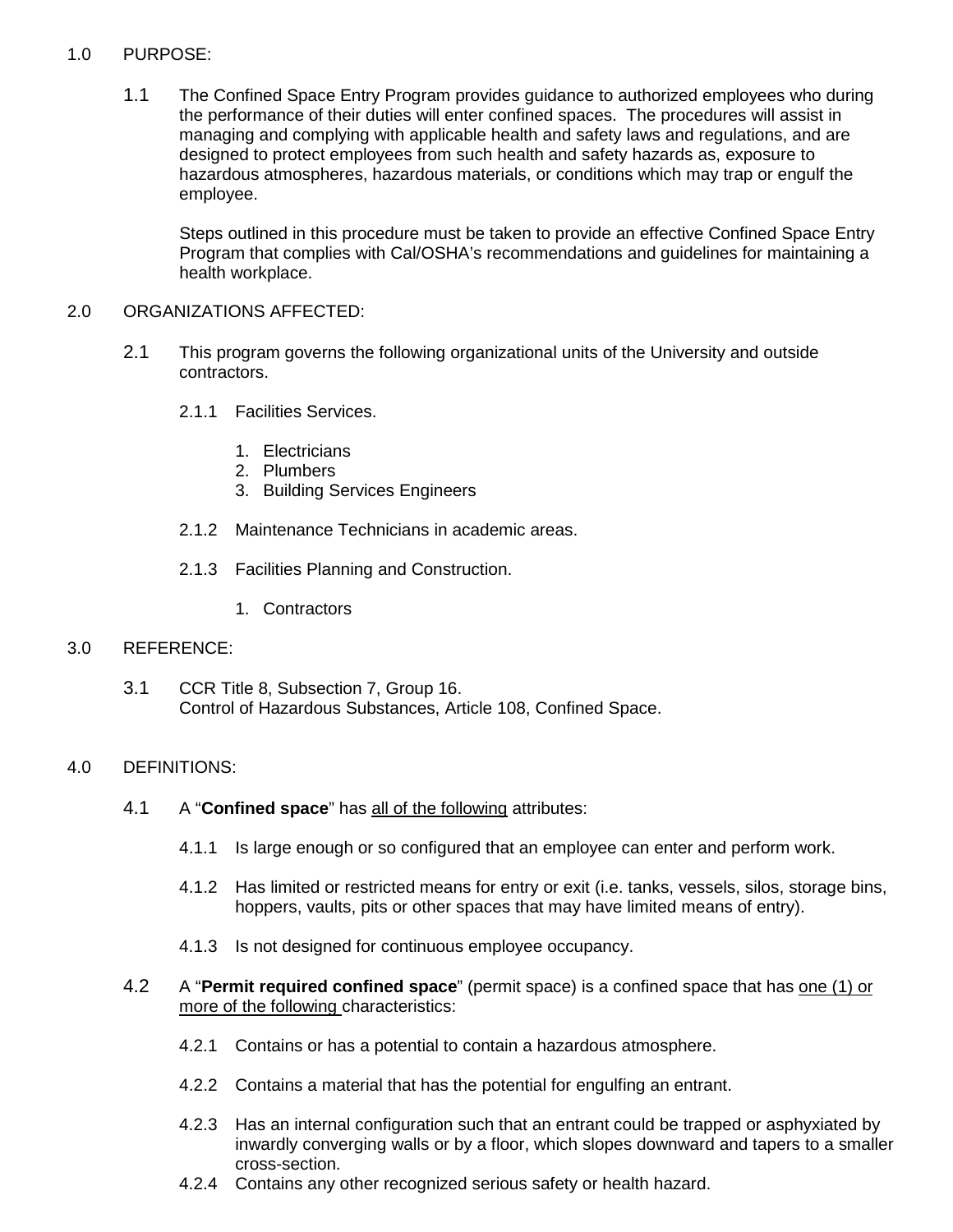#### 4.3 **Working Definitions**:

"**Acceptable entry conditions**" means the conditions that must exist in a permit space to allow entry and to ensure that employees involved with a permit-required confined space entry can safely enter into and work within the space.

"**Attendant**" means an individual stationed outside one or more permit spaces who monitors the authorized entrants and who performs all attendant's duties assigned in the employer's permit space program.

"**Authorized entrant**" means an employee who is authorized by the employer to enter a permit space.

"**Blanking or blinding**" means the absolute closure of a pipe, line, or duct by the fastening of a solid plate (such as a spectacle blind or a skillet blind) that completely covers the bore. The device must have the capability of withstanding the maximum pressure of the pipe, line, or duct with no leakage beyond the plate.

"**Confined space**". See section 4.1.

"**Double block and bleed**" means the closure of a line, duct, or pipe by closing and locking or tagging two in-line valves and by opening and locking or tagging a drain or vent valve in the line between the two closed valves.

"**Emergency**" means any occurrence (including any failure of hazard control or monitoring equipment) or event internal or external to the permit space that could endanger entrants.

"**Engulfment**" means the surrounding and effective capture of a person by a liquid or finely divided (flowable) solid substance that can be aspirated to cause death by filling or plugging the respiratory system or that can exert enough force on the body to cause death by strangulation, constriction, or crushing.

"**Entry**" means the action by which a person passes through an opening into a permit-required confined space. Entry includes ensuing work activities in the space and is considered to have occurred as soon as any part of the entrant's body breaks the plane of an opening into the space.

"**Entry permit**" (permit) means the written or printed document that is provided by the employer to allow and control entry into a permit space and that contains the information specified in section 7.3 and Appendix C.

"**Entry supervisor**" means the person (such as the employer, foreman, or crew chief) responsible for 1) determining if acceptable entry conditions are present at a permit space where entry is planned, 2) authorizing entry and overseeing entry operations, and (3) terminating the permit entry.

NOTE: An entry supervisor also may serve as an attendant or as an authorized entrant, as long as that person is trained and equipped as required for each role he or she fills. Also, the duties of the entry supervisor may be passed from one individual to another during the course of an entry operation.

"**Hazardous atmosphere**" means an atmosphere that may expose employees to the risk of death, incapacitation, impairment of self-rescue (escape unaided from the permit space), injury, or acute illness from one (1) or more of the following causes:

Flammable gas, vapor, or mist in excess of 10 percent of its lower flammable limit (LFL). Airborne combustible dust at a concentration that meets or exceeds its LFL.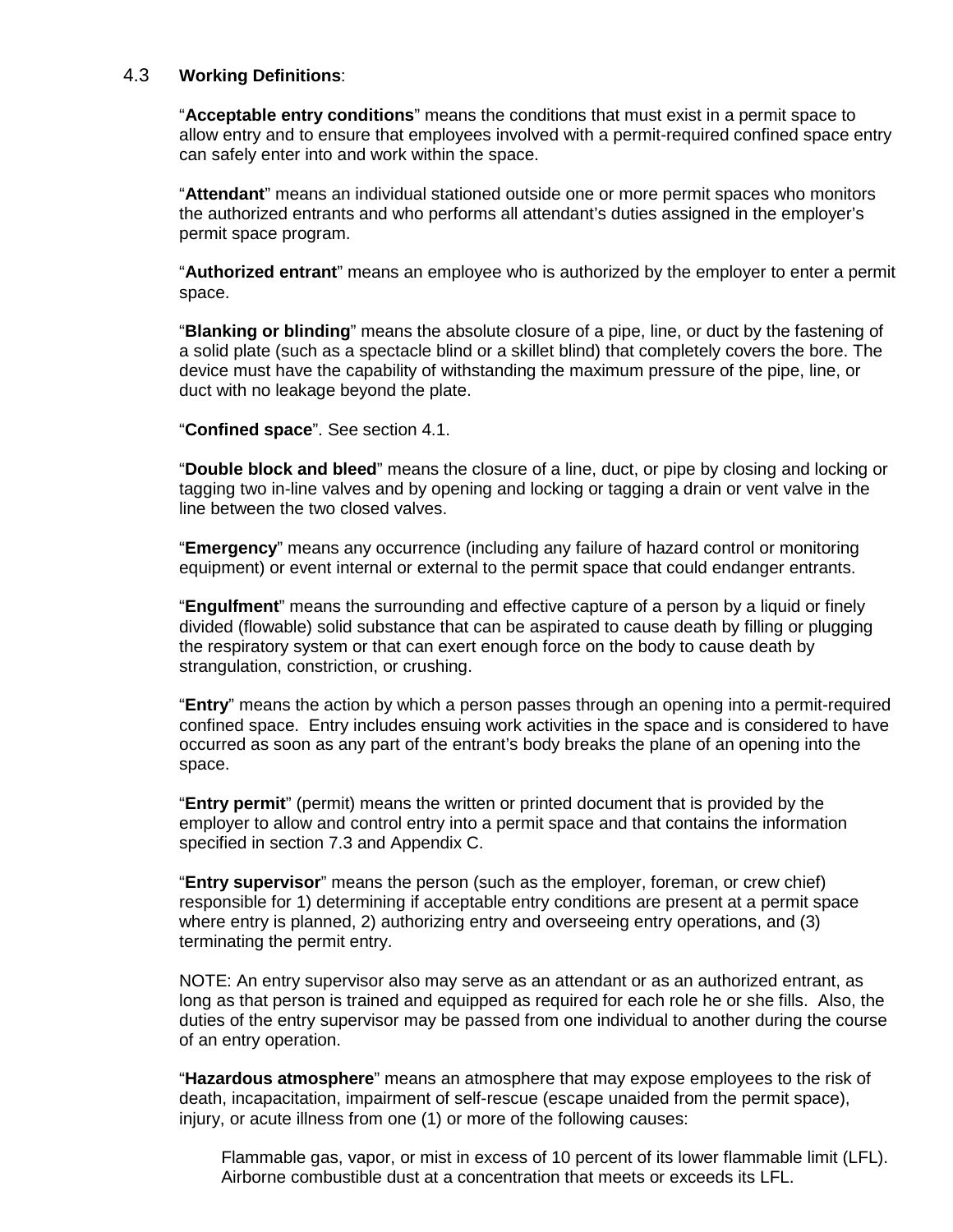Atmospheric oxygen concentration below 19.5 percent or above 23.5 percent.

Atmospheric concentration of any substance that is higher than the dose or a permissible exposure limit is published in Subpart G, Occupational Health and Environmental Control, or in subpart Z, Toxic and Hazardous Substances.

Any other atmospheric condition that is immediately dangerous to life or health.

NOTE: For air contaminants for which Cal/OSHA has not determined a dose or permissible exposure limit, other sources of information, such as Material Safety Data Sheets can provide guidance in establishing acceptable atmospheric conditions.

"**Hot work permit**" means the employer's written authorization to perform operations (for example, riveting, welding, cutting, burning, and heating) capable of providing a source of ignition.

"**Immediately dangerous to life or health (IDLH)**" means any condition that poses an immediate or delayed threat to life or that would cause irreversible adverse health effects or that would interfere with an individual's ability to escape unaided from a permit space.

"**Permit required confined space (permit space)**". See section 4.2.

"**Rescue service**" means the personnel designated to rescue employees from permit spaces.

"**Testing**" means the process by which the hazards that may confront entrants of a permit space are identified and evaluated. Testing includes specifying the test that is to be performed in the permit space.

#### 5.0 RESPONSIBILITES:

- 5.1 Management
	- 5.1.1 Determines which set of entry procedures, Permit-required or Non-permit entry, are required to perform entry into the confined space.
	- 5.1.2 Ensures that training for permit-required confined space and/or non-permit confined space entry is current for each participant in confined space entry.
	- 5.1.3 Provides required equipment for entry & rescue teams.
	- 5.1.4 Ensures confined space assessments have been conducted.
	- 5.1.5 Ensures permit-required confined space signs are posted where required.
	- 5.1.6 Evaluates rescue teams/service to ensure adequacy of training and preparation.
	- 5.1.7 Ensures that access and communication with rescue teams are established during entry into spaces with IDLH atmospheres.
	- 5.1.8 Annually reviews this program and all entry permit requirements.

#### 5.2 Employees

- 5.2.1 Follow program requirements.
- 5.2.2 Report any previously unidentified hazards associated with confined spaces.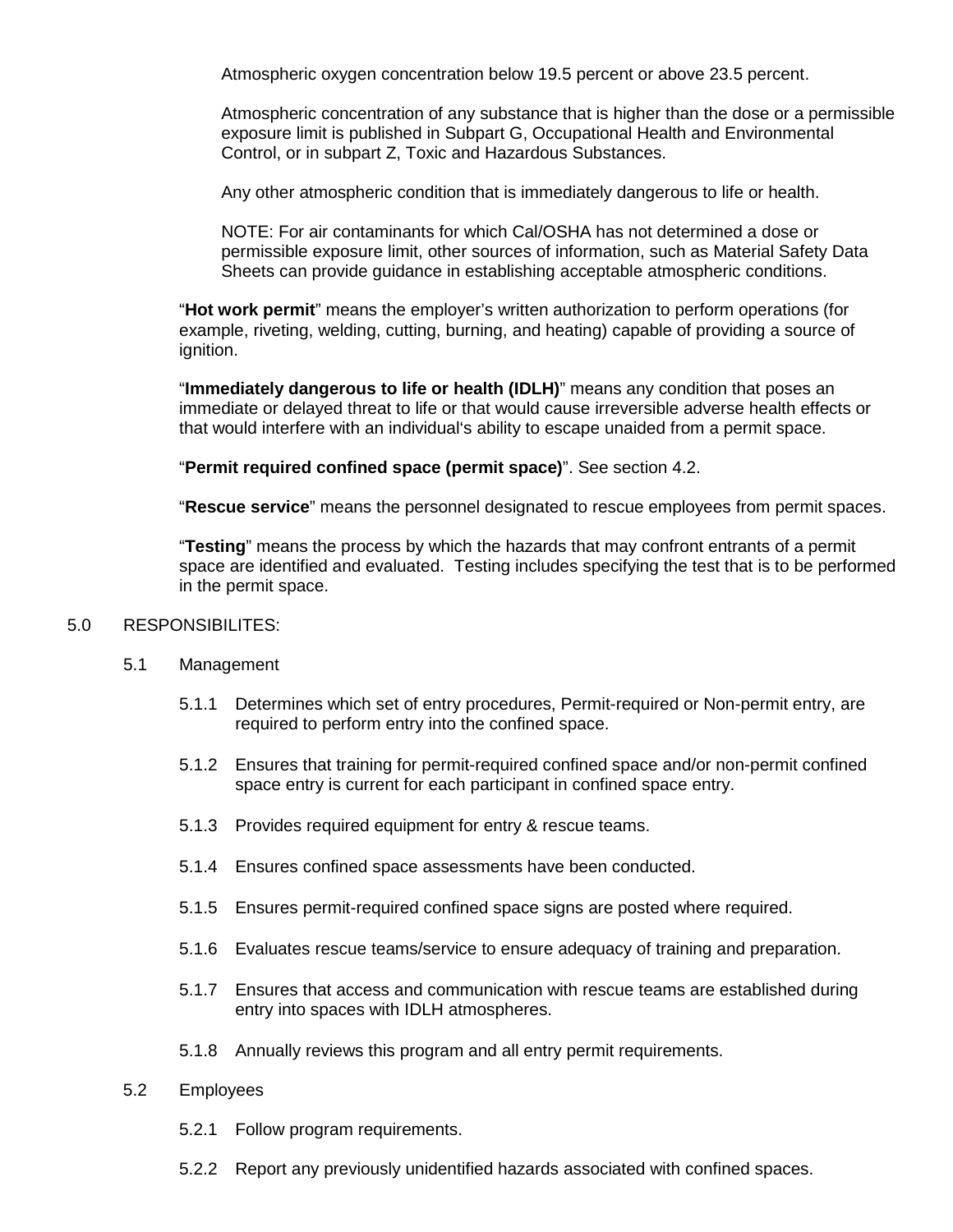- 5.3 Entry Supervisor
	- 5.3.1 Entry supervisors are responsible for the overall permit space entry and must coordinate all entry procedures, tests, permits, equipment and other relevant activities. The following entry supervisor duties are required:
		- 5.3.1.1 Know the hazards that may be faced during entry, including information on the mode, signs or symptoms, and consequences of any exposure.
		- 5.3.1.2 Verify, by checking that the appropriate entries have been made on the permit, that all test specified by the permit have been conducted and that all procedures and equipment specified by the permit are in place before endorsing the permit and allowing entry to begin.
		- 5.3.1.3 Terminate the entry and cancel the permit when the entry is completed and/or if there is a need for terminating the permit prior to job completion.
	- 5.3.2 Verify that rescue services are available and that the means for summoning them are in place and operational.
	- 5.3.3 Remove unauthorized persons who enter or attempt to enter the space during entry operations.
	- 5.3.4 Determine whenever responsibility for a permit space entry operation is transferred and at intervals dictated by the hazards and operations performed within the space that entry operations remain consistent with the permit terms and that acceptable entry conditions are maintained.
- 5.4 Entry Attendants
	- 5.4.1 At least one (1) attendant is required outside the permit space into which entry is authorized for the duration of the entry operation. Responsibilities include:
		- 5.4.1.1 To know the hazards that may be faced during entry, including information on the mode, signs or symptoms, and consequences of the exposure.
		- 5.4.1.2 To be aware of possible behavioral effects of hazard exposure on entrants.
		- 5.4.1.3 To continuously maintain an accurate count of entrants in the permit space and ensure a means to accurately identify authorized entrants.
		- 5.4.1.4 To remain outside the permit space entry operations until relieved by another attendant. Once properly relieved, they may participate in other permit space activities, including rescue if they are properly trained and equipped.
		- 5.4.1.5 To communicate with entrants as necessary to monitor entrants status and alert entrants of the need to evacuate.
		- 5.4.1.6 To monitor activities inside and outside the space to determine if it is safe for entrants to remain in the space and orders the entrants to immediately evacuate if:
			- 5.4.1.6.1 The attendant detects a prohibited condition.
			- 5.4.1.6.2 Detects entrant behavioral effects of hazard exposure.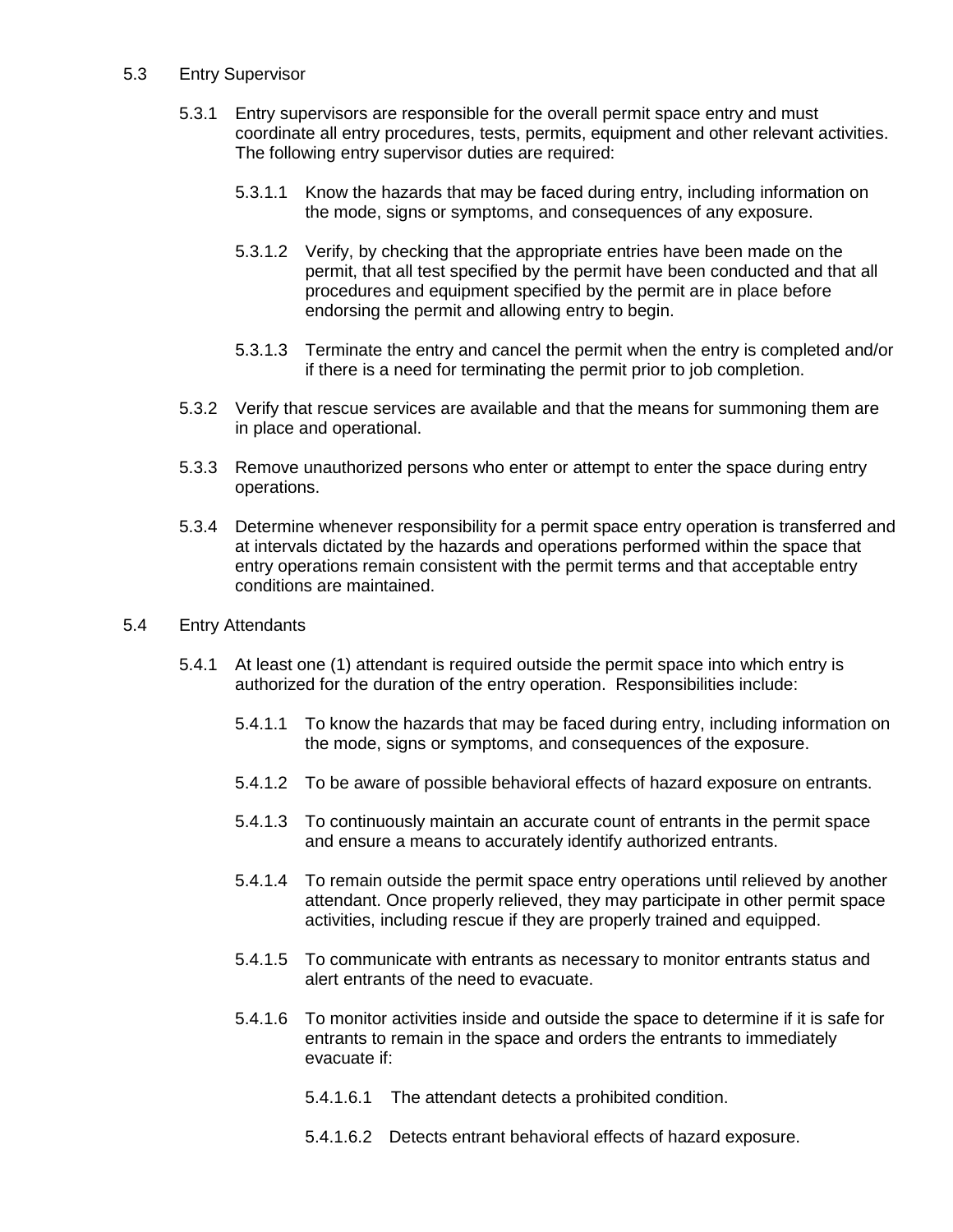- 5.4.1.6.3 Detects a situation outside the space that could endanger the entrants.
- 5.4.1.6.4 The attendant cannot effectively and safely perform all the attendant duties.
- 5.4.1.7 To summon rescue and other emergency services as soon as the attendant determines the entrant(s) need assistance to leave the permit space hazards.
- 5.4.1.8 To perform non-entry rescues as specified by the rescue procedure and entry supervisor.
- 5.4.1.9 Not to perform duties that might interfere with the attendants' primary duty to monitor and protect the entrants.
- 5.4.1.10 To take the following action when unauthorized persons approach or enter a permit space while entry is under way:
	- 5.4.1.10.1 Warn unauthorized persons that they cannot enter the permit space.
	- 5.4.1.10.2 Advise unauthorized persons that they must exit immediately if they have entered the space.
	- 5.4.1.10.3 Inform the authorized entrants and the entry supervisor if unauthorized persons have entered the permit space.
- 5.5 Entrants
	- 5.5.1 All entrants must be authorized by the entry supervisor to enter permit spaces, have received the required training, use the proper equipment, and observe the entry permit conditions and procedures. The following entrant duties are required:
		- 5.5.1.1 Know the hazards that may be faced during entry, including information on the mode, signs or symptoms, and consequences of exposure to the potential hazards.
		- 5.5.1.2 Properly use the equipment required for safe entry.
		- 5.5.1.3 Communicate with the attendant as necessary to enable the attendant to monitor the status of the entrants and to enable the attendant to alert the entrants of the need to evacuate the space if necessary.
		- 5.5.1.4 Alert the attendant whenever the entrant recognizes any warning signs or symptoms of exposure to a dangerous situation, or any prohibited condition is detected.
		- 5.5.1.4 Exit the permit space as quickly as possible whenever the attendant or entry supervisor gives an order to evacuate the permit space, the entrant recognizes any warning signs or symptoms of exposure to a dangerous situation, the entrant detects a prohibited condition, or an evacuation alarm activation.
- 6.0 ENTRY STANDARD OPERATING PROCEDURES (SOP):
	- 6.1 The Standard Operating Procedure (SOP) has been developed to standardize entry procedures. The SOP outlines the following: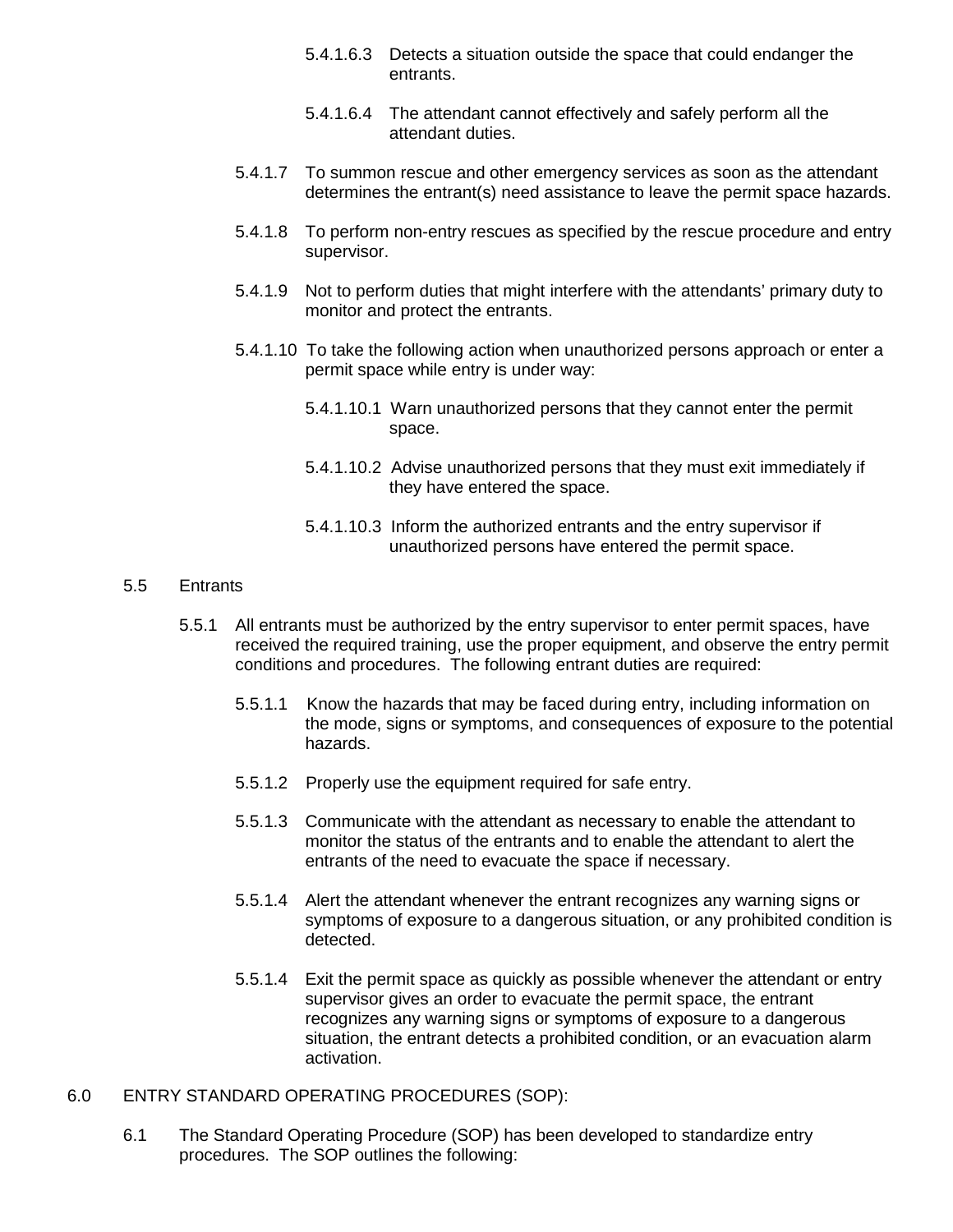- 6.1.1 Hazards any of the following conditions:
	- 1. Explosive / Flammable Atmospheres
	- 2. Toxic Atmospheres
	- 3. Engulfment
	- 4. Asphyxiation
	- 5. Entrapment
	- 6. Slips & Falls
	- 7. Chemical Exposure
	- 8. Electric Shock
	- 9. Thermal / Chemical Burns
	- 10. Noise & Vibration
- 6.2 Hazard Control / Engineering Controls & Abatement are procedures, equipment or parts designed and installed to control or prevent hazards. For example:
	- 1. Locked entry points
	- 2. Temporary ventilation
	- 3. Temporary lighting
- 6.3 Administrative Controls are established requirements and procedures of the Confined Space / Entry Permit Space program. Including:
	- 1. Signs
	- 2. Employee training
	- 3. Entry procedures
	- 4. Atmospheric monitoring
	- 5. Rescue procedures
	- 6. Use of prescribed PPE
- 6.4 Acceptable Entry Conditions is when it has been established that a confined space has been tested and confirmed free of atmospheric hazards and conditions of causing death or serious physical harm.
- 6.5 Means of Entry the requirements for entering a confined space have been determined, including:
	- 1. Entry Equipment Requirements
	- 2. Emergency Procedures
- 7.0 PERMIT REQUIRED CONFINED SPACE ENTRY (GENERAL RULES):
	- 7.1 During all confined space entries, the following safety rules must be strictly enforced:
		- 7.1.1 Only authorized and trained employees may enter a confined space or act as attendant.
		- 7.1.2 No smoking is permitted in a confined space or near entrance/exit area.
		- 7.1.3 During confined space entries, an attendant must be present at all times.
		- 7.1.4 Constant visual or voice communication will be maintained between the attendant and employees within the confined space.
		- 7.1.5 No bottom or side entry will be made or work conducted below any hanging material or material which could engulf an employee.
		- 7.1.6 Air and oxygen level monitoring is required before entering any permit-required confined space. Oxygen levels in a confined space must be between 19.5 and 23.5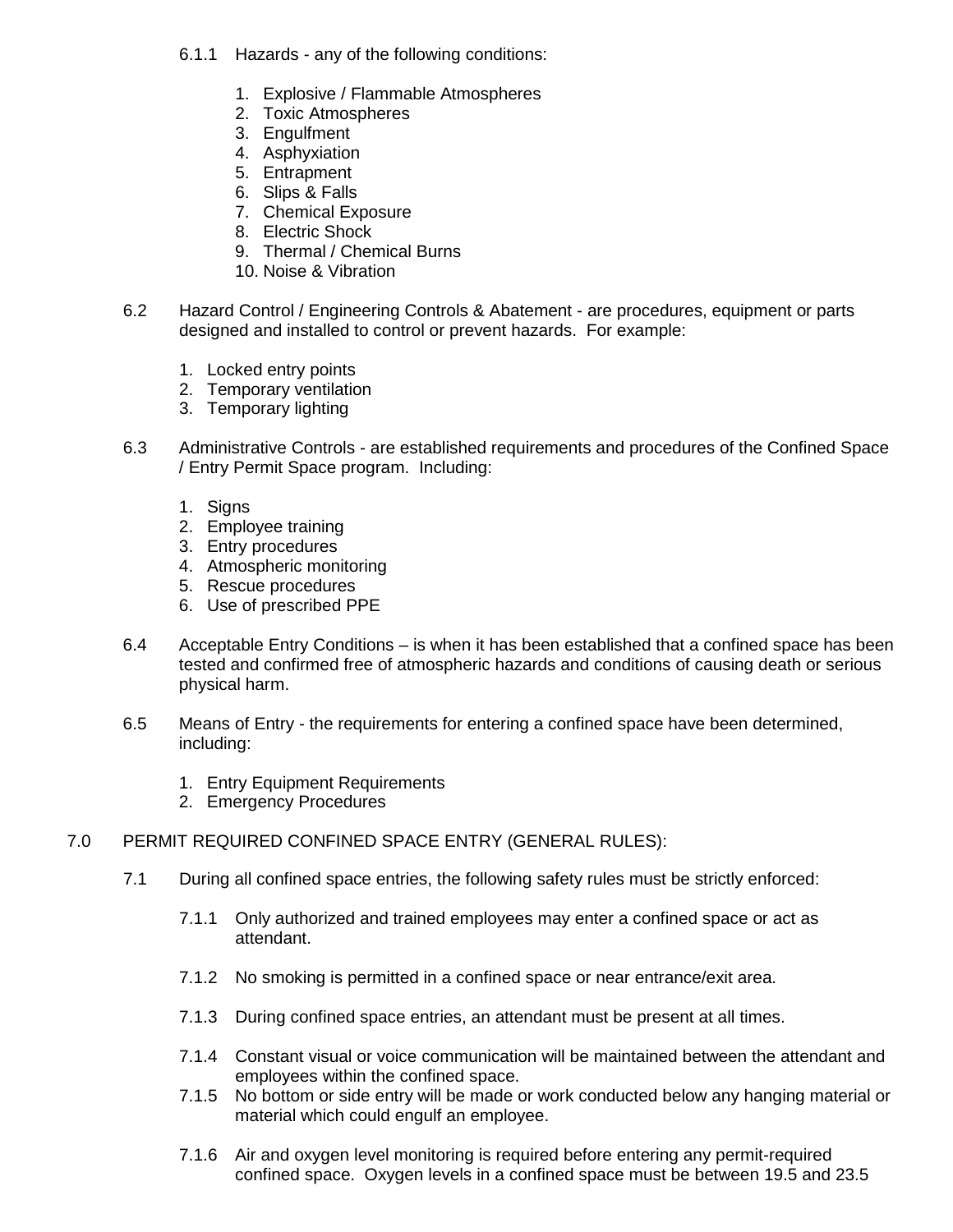percent. Levels above or below will require the use of SCBA equipment, other approved supplied-air respirator or air blower equipment.

- 7.1.7 Additional ventilation and Oxygen Level Monitoring is required when welding is performed. The monitoring will check Oxygen Levels, Explosive Gas Levels and Carbon Monoxide Levels. Entry will not be permitted if explosive gas is detected above one-half the Lower Explosive Limit (LEL).
- 7.1.8 To prevent injuries to others, when covers are removed, those openings to the confined space will be protected by barricades.
- 7.2 Confined Space Entry Procedures
	- 7.2.1 Each employee who enters or is involved in the entry must:
		- 7.2.1.1 Understand, the procedures for confined space entry.
		- 7.2.1.2 Know the hazards of the specific space.
		- 7.2.1.3 Review the specific procedures for each entry.
		- 7.2.1.4 Understand how to use entry and rescue equipment
- 7.3 Confined Space Entry Permits
	- 7.3.1 Confined Space Entry Permits must be completed before any employee enters a permit-required confined space. The Permit must be completed and signed by an authorized member of management before entry.
		- 7.3.1.1 Permits will expire at the completion of the shift or if any pre-entry condition changes. Permits will be maintained on file for twelve (12) months.
- 7.4 Contractor Entry
	- 7.4.1 All work by non-University employees that involves entry into a University-controlled confined space will follow the procedures of this program.
	- 7.4.2 A contractor may operate and control a permit required confined space or reclassify to a non-permit space only through agreement with RM/EH&S.
	- 7.4.3 Information on known specific hazards of the confined spaces to be entered will be provided to contractor management prior to commencing entry or work.

#### 8.0 TRAINING:

- 8.1 Training for Confined Space Entry includes:
	- 1. Duties of the entry supervisor, entrant and attendants.
	- 2. Confined Space Entry permits.
	- 3. Hazards of confined spaces.
	- 4. Use of air monitoring equipment.
	- 5. First-aid and CPR training.
	- 6. Emergency action & rescue procedures.
	- 7. Confined space entry & rescue equipment.
	- 8. Rescue training, including entry and removal from representative spaces.

NOTE: See Appendix A - Confined Space Training Outline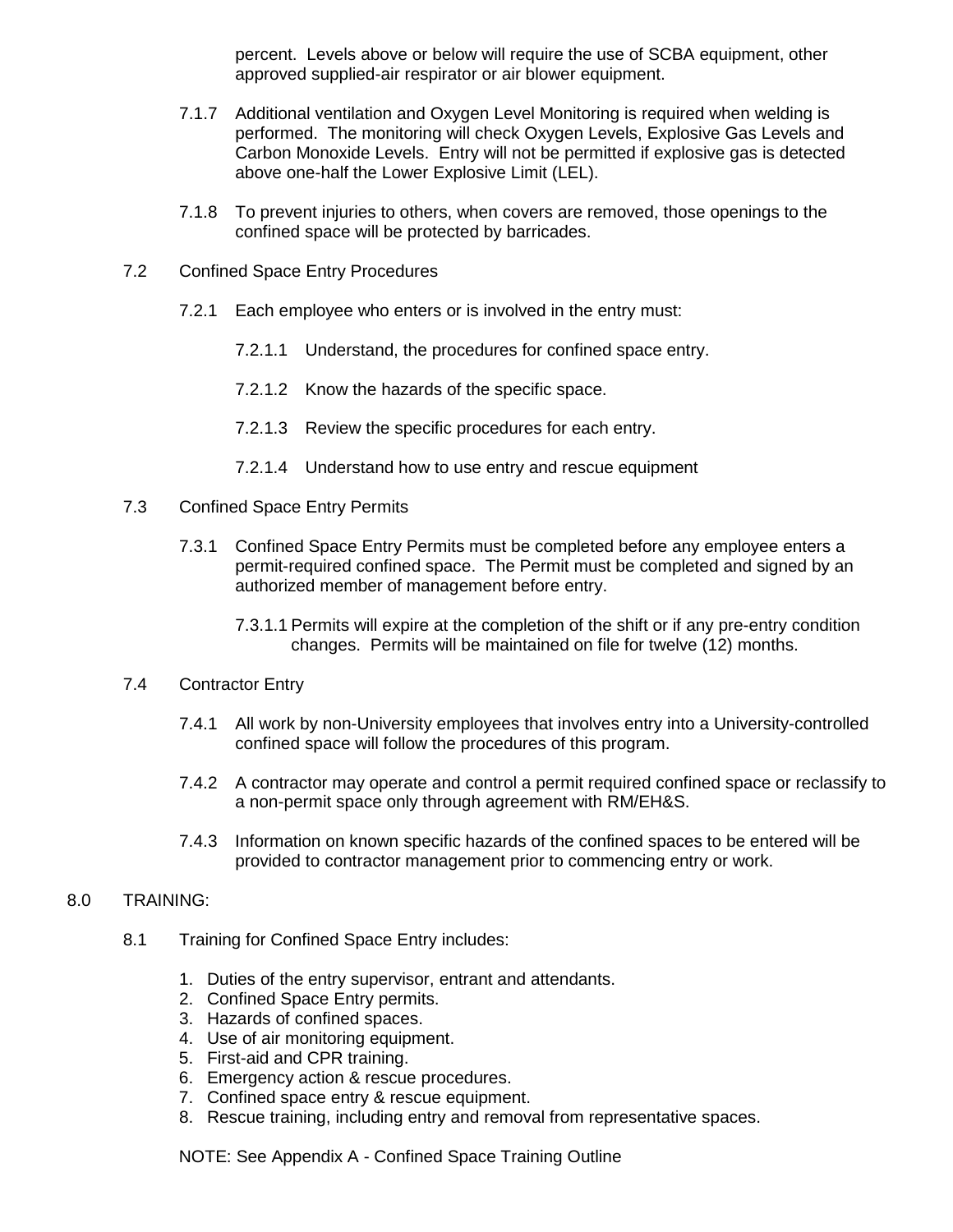#### 9.0 CONFINED SPACE HAZARDS:

#### 9.1 Flammable Atmospheres

A flammable atmosphere generally arises from enriched oxygen atmospheres, vaporization of flammable liquids, byproducts of work, chemical reactions, concentrations of combustible dusts, or disruption of chemical from inner surfaces of the confined space.

An atmosphere becomes flammable when the ratio of oxygen to combustible material in the air is neither too rich nor too lean for combustion to occur. Combustible gases or vapors can accumulate when there is inadequate ventilation in within a confined space. Flammable gases such as acetylene, butane, propane, hydrogen, methane, natural or manufactured gases or vapors from liquid hydrocarbons can be trapped in confined spaces. In particular, heavierthan-air gases will seek lower levels such as in pits, sewers, and various types of storage tanks and vessels. Lighter than air gases may also be a problem when not allowed to escape by rising away from a confined space.

By-products of work procedures can generate flammable or explosive conditions within a confined space. Work such as spray painting can result in the release of explosive gases or vapors. Welding in a confined space is a major cause of explosions in areas that contain combustible gas.

Chemical reactions forming a flammable atmosphere occur when surfaces are initially exposed to a corrosive atmosphere, or when chemicals combine to form flammable gases. For example, dilute sulfuric acid reacts with iron to form hydrogen or calcium carbide makes contact with water to form acetylene. Other examples of spontaneous chemical reactions that may produce explosions from small amounts of unstable compounds are acetylene-metal compounds, peroxides, and nitrates. In a dry state, these compounds have the potential to explode upon percussion or exposure to increased temperature. Another class of chemical reactions that form flammable atmospheres arise from deposits of carbon, ferrous oxide, ferrous sulfate, iron, etc. that can be found in tanks. These tanks and their flammable deposits may spontaneously ignite upon exposure to air.

Combustible dust concentrations may accumulate where sufficiently fine combustible materials are produced. Accumulation of static electricity may accumulate in an atmosphere of relatively low humidity (below 50%). Static discharge can ignite a flammable atmosphere, including combustible dust atmospheres.

#### 9.2 Toxic Atmospheres

The substance to be regarded as toxic in a confined space can cover the entire spectrum of gases, vapors, and finely-divided airborne dust. The sources of toxic atmospheres encountered may arise from the following:

- 1. Products contained in the confined space.
	- For example:
	- (a) Service piping connected to the space containing toxics.
	- (b) Organic matter that decomposes to release  $H_2S$  gas.
- 2. Toxic material outside the confined space that flows in by gravity. For example:
	- (a) Carbon monoxide from an engine exhaust.
	- (b) Propane from a leaking exterior connection.
- 3. Work activity within the space such as welding or brazing operations.
- 4. Carbon monoxide (CO) is a common toxic gas which is produced from burning or decomposing organic material. Due to its similar density to air, it mixes freely in air and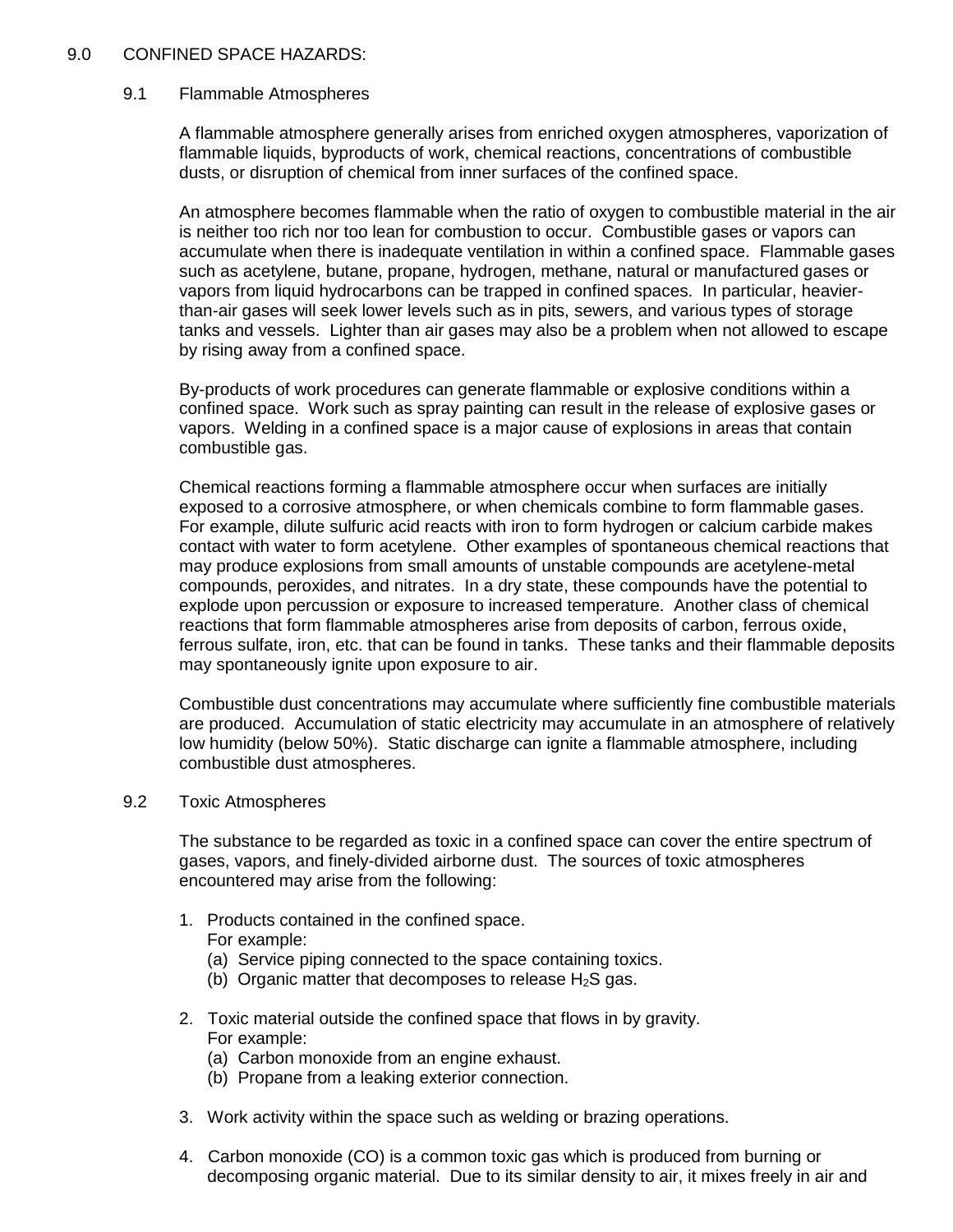can accumulate in a space without any warning odor or color that may build up in a confined space.

Because of these many common sources, any untested atmosphere must be suspect. The atmosphere must be tested for  $H_2S$ , CO and combustible gas.

Other toxic gases may be present due to work activity such as welding and its toxic accumulations handled directly, such as spot ventilation and respirators.

#### 9.3 Asphyxiating Atmospheres

The normal atmosphere is composed of about 21% oxygen, 78% nitrogen, and small amounts of various other gases. Reduction of oxygen below 19.5% is considered hazardous. In a confined space oxygen can be reduced by:

- 1. Consuming the oxygen through work processes such as respiration or open flames without sufficient ventilation.
- 2. Displacement of air from the breathing space with non-breathable gases. A common example would be a heavier-than-air gas like Argon or propane flowing into and filling a pit from above.

Oxygen less than 19.5% is considered hazardous by Cal/OSHA and requires immediate exit from the space. It is an indication that something is wrong with breathable air and must be corrected before re-entry.

Although 21% Oxygen is ideal, breathing lower oxygen levels can be tolerated to an extent. When the oxygen level falls to 17%, there is a deterioration of night vision, deeper breathing, accelerated heartbeat, poor muscular coordination, and rapid fatigue. Between 6-10% the effects are nausea, vomiting, inability to perform, and unconsciousness. Less than 6% creates spasmodic breathing, convulsive movements, and death in minutes. These effects are subject to individual variation.

#### 9.4 Mechanical Hazards

Electrical or mechanical equipment have the potential to cause an injury. Therefore, equipment presenting a hazard must be manually isolated to prevent inadvertent activation before workers enter or while they work in a confined space.

The hazards associated with a confined space, such as the potential of flammable vapors or gas being present, and the build-up of static charge due to mechanical cleaning, such as abrasive blasting, all influence the precautions which must be taken to ensure safety.

To prevent leaks, flashbacks, and other hazards, workers will completely isolate the space. To completely isolate a confined space, the closing of valves is not sufficient. All pipes must be physically disconnected or isolation blanks bolted in place. Other special precautions must be taken in cases where flammable liquids or vapors may re-contaminate the confined space. The pipes blanked or disconnected should be inspected and tested for leakage to check the effectiveness of the procedure. Other areas of concern are steam valves, and pressure lines. A less apparent hazard is the space referred to as a void, such as double walled vessels, which must be given special consideration in blanking off and rendering it inert.

#### 9.5 Thermal Effects

There are four (4) factors influencing the interchange of heat between people and their environment. They are: 1) air temperature, 2) air velocity, 3) moisture contained in the air, and 4) radiant heat. Due to the design of confined spaces, moisture content and radiant heat are the most difficult to control.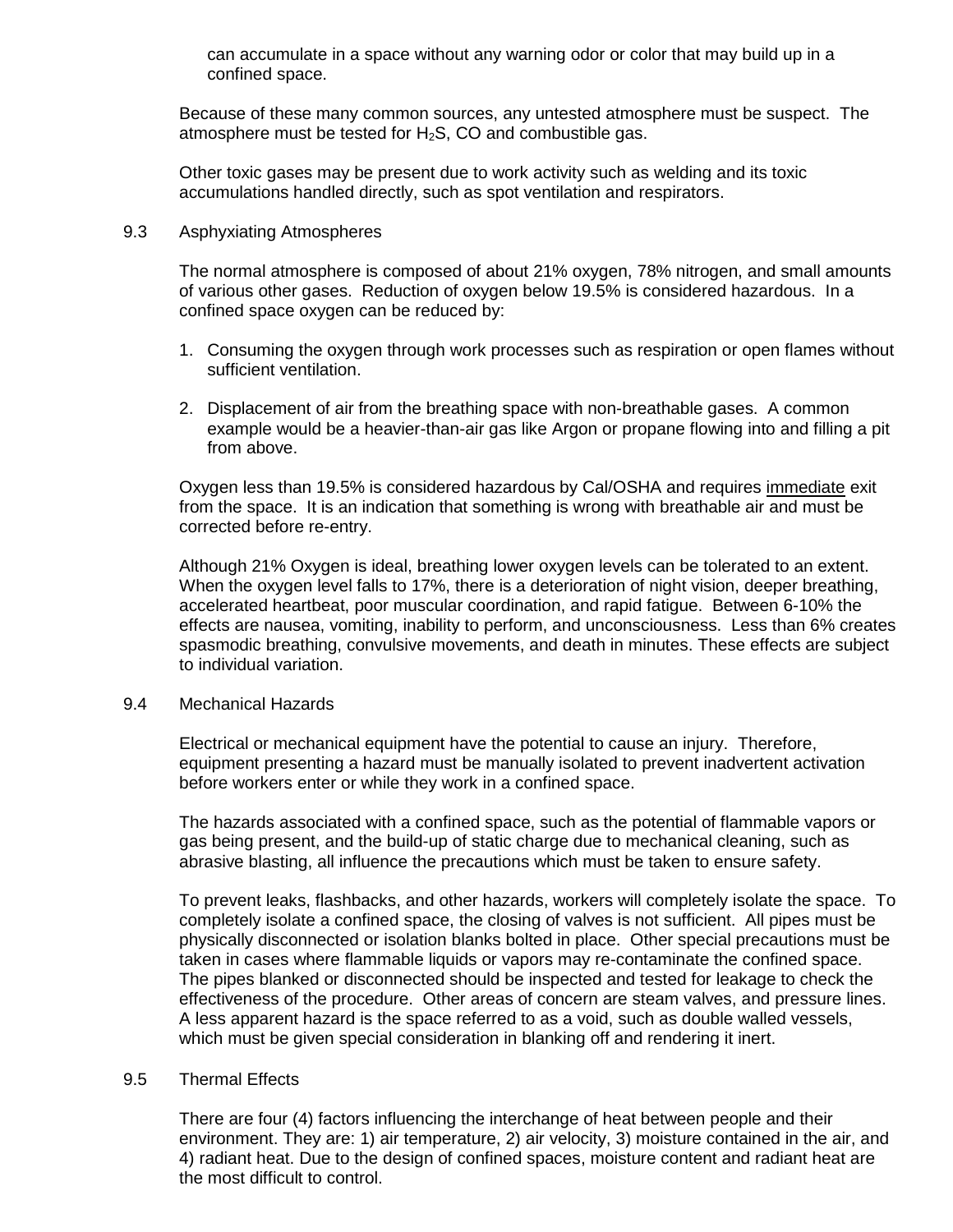The most dangerous to personnel is radiant heat. As the body temperature rises progressively, a worker may be able to continue to function until the body temperature reaches approximately 102 degrees F. At this point heat exhaustion, heat cramps or heat stroke may occur. Monitoring the employee, provision for frequent rest and water breaks is required well before conditions accumulate to cause heat stress symptoms.

#### 9.6 Noise

Noise problems are usually intensified in confined spaces because the interior tends to cause sound to reverberate and thus expose the worker to higher sound levels than those found in an open environment. This intensified noise increases the risk of hearing damage to workers, which could result in temporary or permanent loss of hearing.

Noise in a confined space which may not be intense enough to cause hearing damage may still disrupt verbal communication with the emergency standby person on the exterior of the confined space. If the workers inside are not able to hear commands or danger signals due to excessive noise, the probability of severe accidents can increase.

#### 9.7 Vibration

Vibration transmits energy. Whole body vibration may affect multiple body parts and organs depending upon the vibration characteristics. Segmental vibration is more localized in creating injuries to hands and fingers. Even at levels that feel safe, vibration over a long period of time may cause musculoskeletal disorders.

#### 9.8 Other Hazards

Some physical hazards cannot be eliminated because of the nature of the confined space or the work to be performed. These hazards include items as scaffolding, surface residues, and structural hazards.

Scaffolding material depends upon the type of work to be performed, the calculated weight to be supported, any surface on which the scaffolding is placed, and the substance previously stored in the confined space if known or detected during monitoring.

Surface residues in confined spaces can increase the already hazardous conditions of electrical shock, reaction of incompatible materials, release of toxic substances, and bodily injury due to slips and falls.

Structural hazards within a confined space will include but are not limited to baffles in horizontal tanks, overhead structural members, or scaffolding installed for maintenance constitutes physical hazards. Workers must review and enforce safety precautions when confronted with structural hazards.

#### 10.0 RESCUE TEAM (SERVICE):

- 10.1 After a review of the rescue team criteria it has been determined that the off-site Fire Department shall perform the function. To ensure compliance with Cal/OSHA standards the fire department has developed a plan to coordinate emergency requirements for the University.
- 10.2 The Fire Department is familiar with the rescue needs of the campus, and capable of meeting the requirements associated with any emergency including Immediate Danger to Life or Health (IDLH) atmospheres, potential traffic issues, and response time is 5 to 10 minutes.

#### 11.0 SEWER SYSTEM ENTRY:

11.1 Sewer entry differs in three vital respects from other permit entries: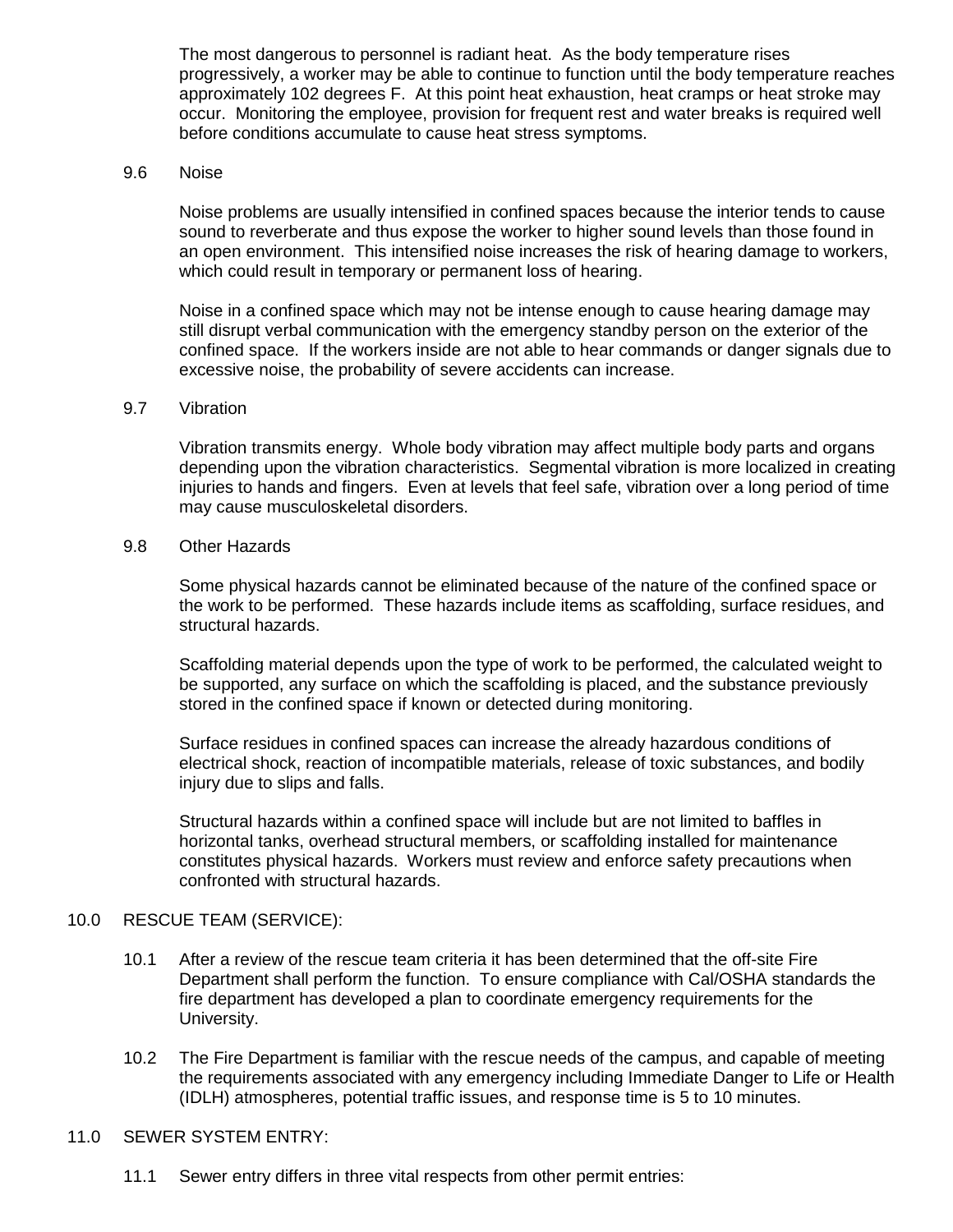- 11.1.1 There rarely exists any way to completely isolate the space (a section of a continuous system) to be entered.
- 11.1.2 Without isolation, the atmosphere is beyond the control of the entrant or employer. It can become hazardous (toxic, flammable or explosive) from unseen, undiscovered sources.
- 11.1.3 Sewer workers are especially knowledgeable in entry and work in their permit spaces because of their frequent entries.
- 11.2 Adherence to procedures: The University/employer shall designate as entrants only employees who are thoroughly trained in sewer entry procedures and who demonstrate that they follow the entry procedures exactly as prescribed when performing sewer entries.
- 11.3 Atmospheric monitoring: Entrants shall be trained in the use of, and be equipped with, atmospheric monitoring equipment which sounds an audible alarm, in addition to its visual readout. These monitoring devices will test at least for oxygen, flammable vapors, carbon monoxide and hydrogen sulfide.
- 11.4 Leave the space immediately if any the following occur:
	- 1. Oxygen concentration less than 19.5 % or more than 23.5%.
	- 2. Flammable gas 10 % or more of methane's LFL.
	- 3. Hydrogen sulfide at or above 10 ppm (8-hr TWA).
	- 4. Carbon monoxide at or above 35 ppm (8-hr TWA).
- 11.5 Ensure that all atmospheric monitoring equipment is calibrated according to the manufacturer's instructions.
- 11.6 Use the atmospheric monitoring equipment to measure the entrant's environment, and provide advance measurement in the entrant's direction of movement.
- 11.7 Surge flow and flooding: To protect entrants, sewer crews will not enter the system during periods of heavy rain, local firefighting runoff or when hazardous materials may have been released into or near the sewer system.

#### 12.0 PROCEDURE FOR ATMOSPHERIC TESTING:

- 12.1 Atmospheric testing is required for two distinct purposes; evaluation of the hazards of the permit apace and verification that acceptable entry conditions for entry into that space exist.
	- 12.1.1 Evaluation testing: The atmosphere of a confined space shall be analyzed using equipment of sufficient sensitivity and specificity to identify and evaluate any hazardous atmospheres that may exist or arise, so that appropriate permit entry procedures can be developed and acceptable entry conditions stipulated for that space. A technically qualified professional should do evaluation and interpretation of this data, and development of the entry procedure (e.g., Cal/OSHA consultation services, or certified industrial hygienist, registered safety engineer, certified safety professional, etc.) based on evaluation of all serious hazards.
	- 12.1.2 Verification testing: The atmosphere of a permit space that may contain a hazardous atmosphere shall be tested for residues. All contaminants identified by evaluation testing using permit specified equipment to determine that residual concentrations at the time of testing and entry are within the range of acceptable entry conditions. The results will be recorded on the permit.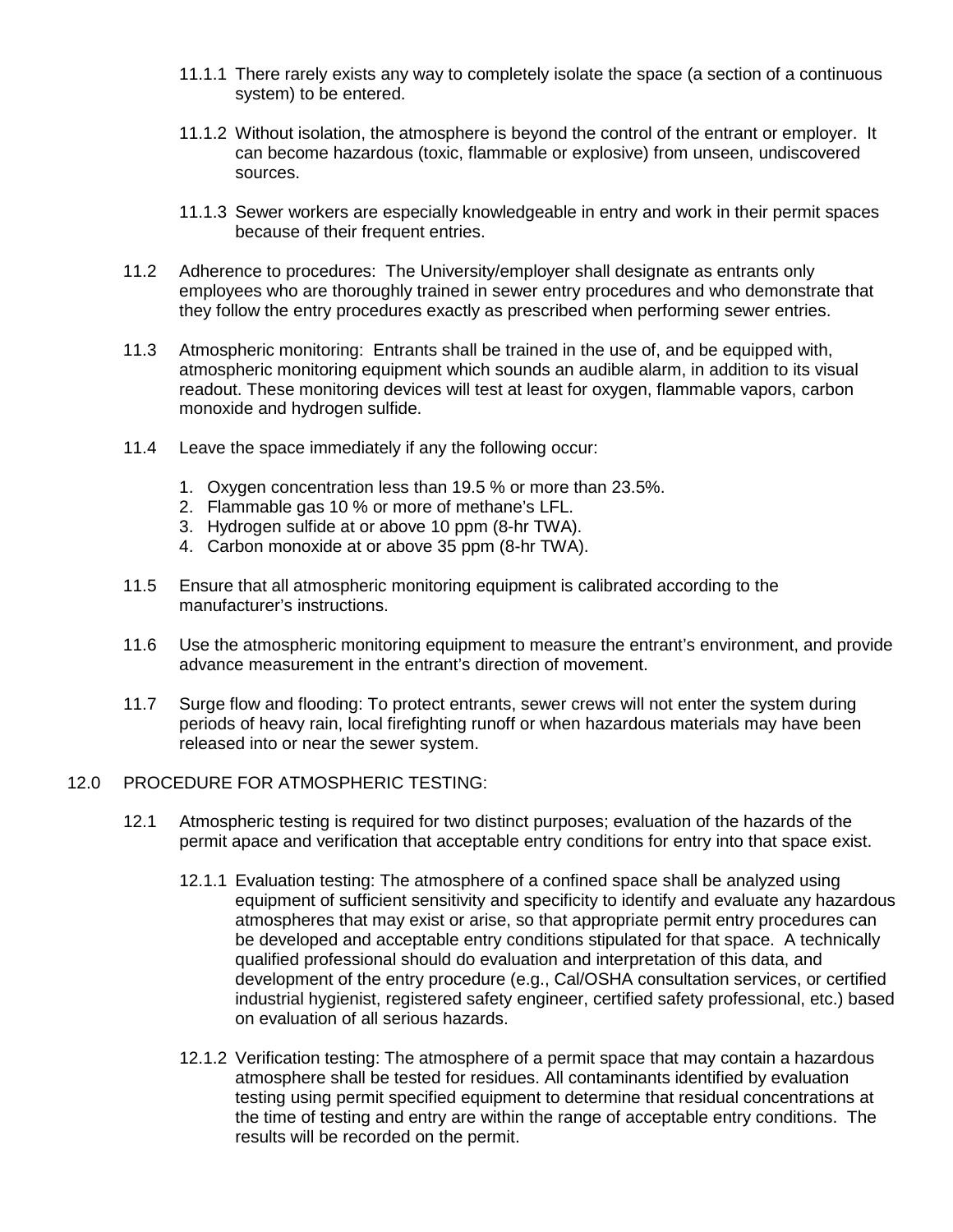- 12.1.3 Duration of testing: Measurement values for each atmospheric parameter shall be continuous as long as the entrant is in the permit space.
- 12.1.4 Testing stratified atmospheres: When monitoring for entries involving a descent into atmospheres that may be stratified, the atmospheric envelope shall be tested at a distance of approximately four (4) feet in the direction of travel and to each side. The entrant's rate of travel shall be slowed to accommodate the sampling speed and detector response.
- 12.1.5 Order of testing: A test for oxygen is performed first because most combustible gas meters are oxygen dependent and will not provide reliable readings in an oxygen deficient atmosphere. Combustible gases are then tested for in an effort to determine the threat of fire or explosion. If tests for exposure to toxic gases and vapors are required this test will be conducted last.
- 12.1.6 Each permit-required confined space would be marked "Confined Space Entry Permit Required."
- 13.0 PROCEDURE FOR NON-PERMIT CONFINED SPACE ENTRY:
	- 13.1 A confined space is considered to be a permit-required confined space until all hazards and potential hazards have been removed.
	- 13.2 Removal of hazards that require entry into the confined space prior to reclassification must to be performed under a Confined Space Entry Permit (Appendix C).
	- 13.3 To reclassify the space as a non-permit confined space the following must occur:
		- 13.3.1 An assessment of actual and potential hazards is made and noted on the Confined Space Re-Classified as Non-Permit Confined Space (Appendix D).
		- 13.3.2 All accessible actual and potential hazards have been removed by lock-out / tag-out, blanking, blocking, or other means of isolation.
		- 13.3.3 The space is tested to verify that the atmosphere is not hazardous per section 10.0 and noted on Confined Space Re-Classified as Non-Permit Confined Space (Appendix D) with the tester's signature and date. These atmospheric readings are to be provided to the entrants.
		- 13.3.4 Continuous forced ventilation for the space is provided for entrants throughout entry.
			- 13.3.4.1 Exception: If the air testing shows no hazardous levels and all other section 13.3.2 hazards have been removed, non-permit entry can be made in order to establish ventilation.
		- 13.3.5 The supervisor or lead responsible for the entry will sign and date the Confined Space Re-Classified as Non-Permit Confined Space (Appendix D) to signify that reclassification of the space is acceptable.
		- 13.3.6 Upon completion of the Confined Space Re-Classified as Non-Permit Confined Space (Appendix D) and use of continuous forced ventilation, the space is reclassified as a non-permit required space until restoration of any of the hazards or discovery of additional hazards.